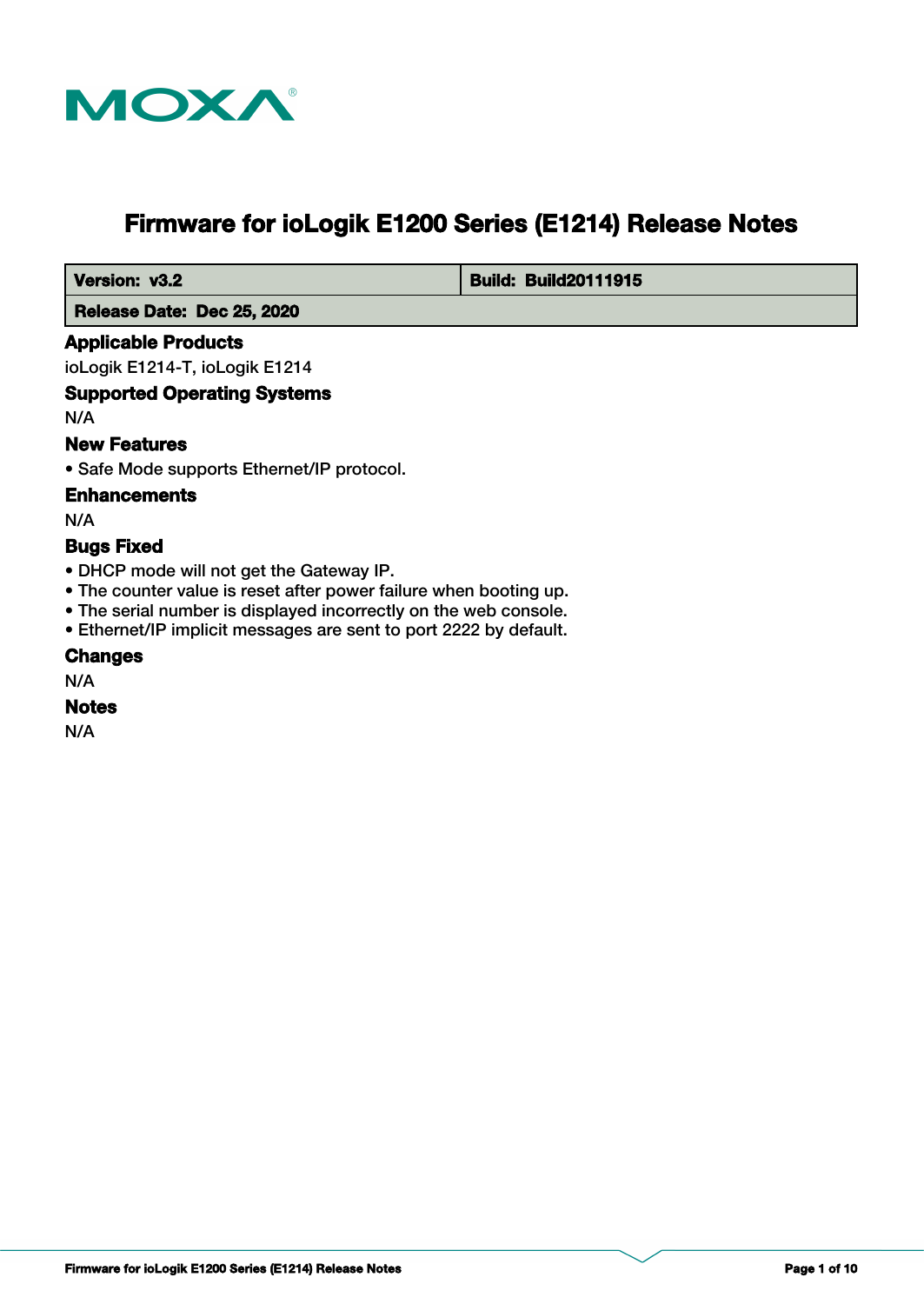

#### **Version: v3.1 Build: Build: Build19110615**

 **Release Date: Nov 26, 2019**

## **Applicable Products**

ioLogik E1214, ioLogik E1214-T

## **Supported Operating Systems**

N/A

### **New Features**

- EtherNet/IP registration on Moxa's licensing website is no longer required.
- Added case insensitive content-length for RESTful API.

## **Enhancements**

N/A

## **Bugs Fixed**

- Fixed inaccurate counter value when using Modbus to start a pulse (E1210/E1212/E1213).
- Fixed opposite on/off pulse width display on web console (E1211/E1212/E1214).
- Fixed that the offset scaling value will reset after changing the Alias name (E1260).
- Fixed self-rebooting when entering URL in the browser for the configuration file.
- Fixed EDS file import connection error.

• Fixed failure when using save counter on power failure and reset counter at the same time (E1210/E1212/E1213).

- Fixed inaccurate counter value when using high frequency (E1210/E1212/E1213).
- Fixed that the trap community name is not included in the export file.
- Fixed that EtherNet/IP cannot use the "Set Attribute Single" service.
- Added an enable RESTful API setting in the configuration file.

## **Changes**

N/A

# **Notes**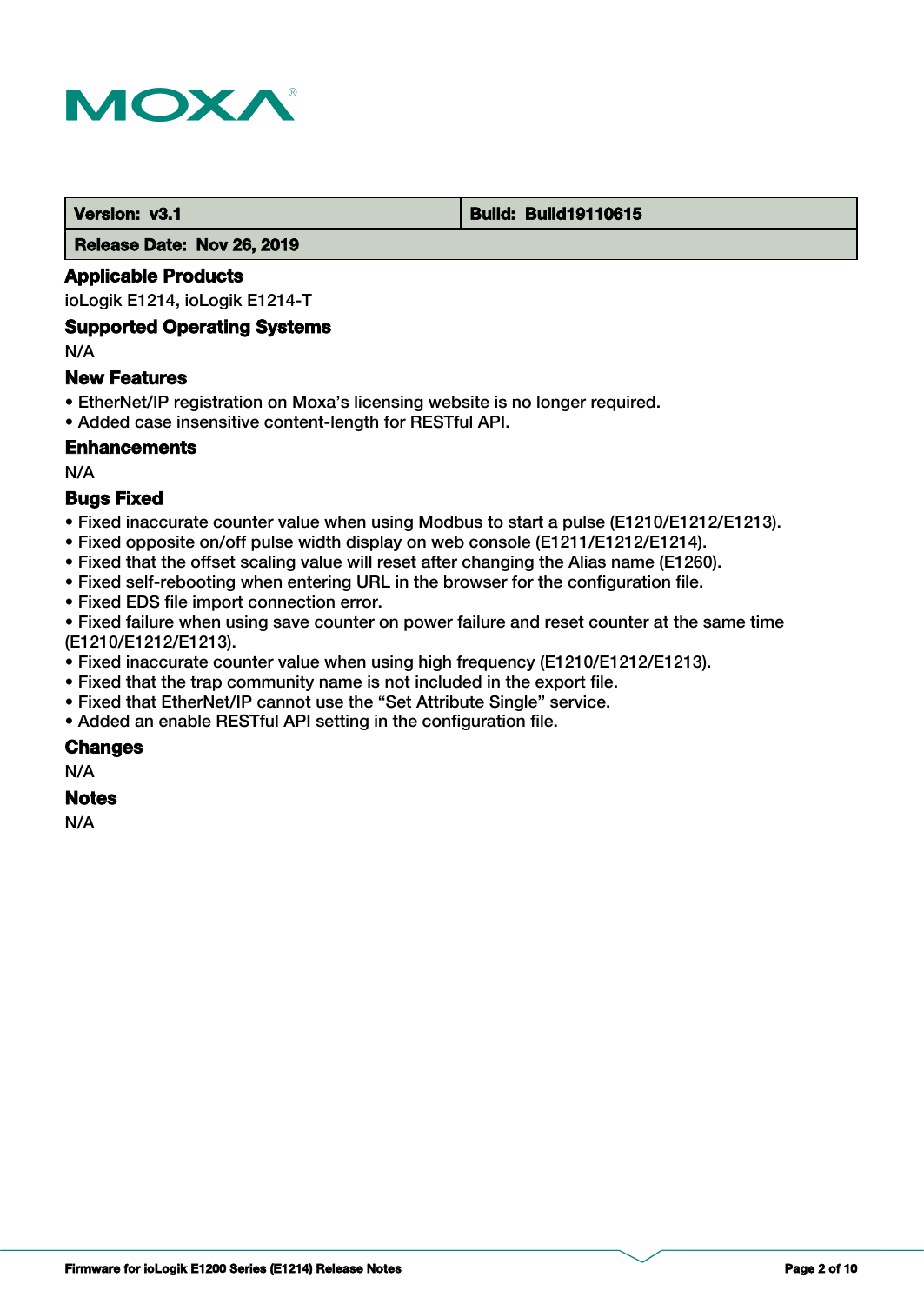

### **Version: v3.0 Build: Build: Build17111512**

 **Release Date: Jan 16, 2018**

## **Applicable Products**

ioLogik E1214-T, ioLogik E1214

## **Supported Operating Systems**

N/A

### **New Features**

- Added OPTIONS method for RESTful API.
- Added quick access URI for RESTful API.

## **Enhancements**

- Added SNMP Trap Community Setting on web console.
- Mentioned max. 16 characters on password setting page.

### **Bugs Fixed**

- Fixed DHCP lease time did not ask for extension when half of the lease time elapsed.
- Closed IP forwarding function (Port 0).
- Closed UDP Port 161 when SNMP agent is disabled.
- Fixed invalid token issue on login page when using Firefox.
- Fixed RESTful API header case-sensitive issue.
- Fixed invalid token issue on DO setting page.

## **Changes**

N/A

### **Notes**

- This version of firmware works with the ioSearch V2.0 or later only.
- Update only the next or the previous released firmware version to prevent from system failure.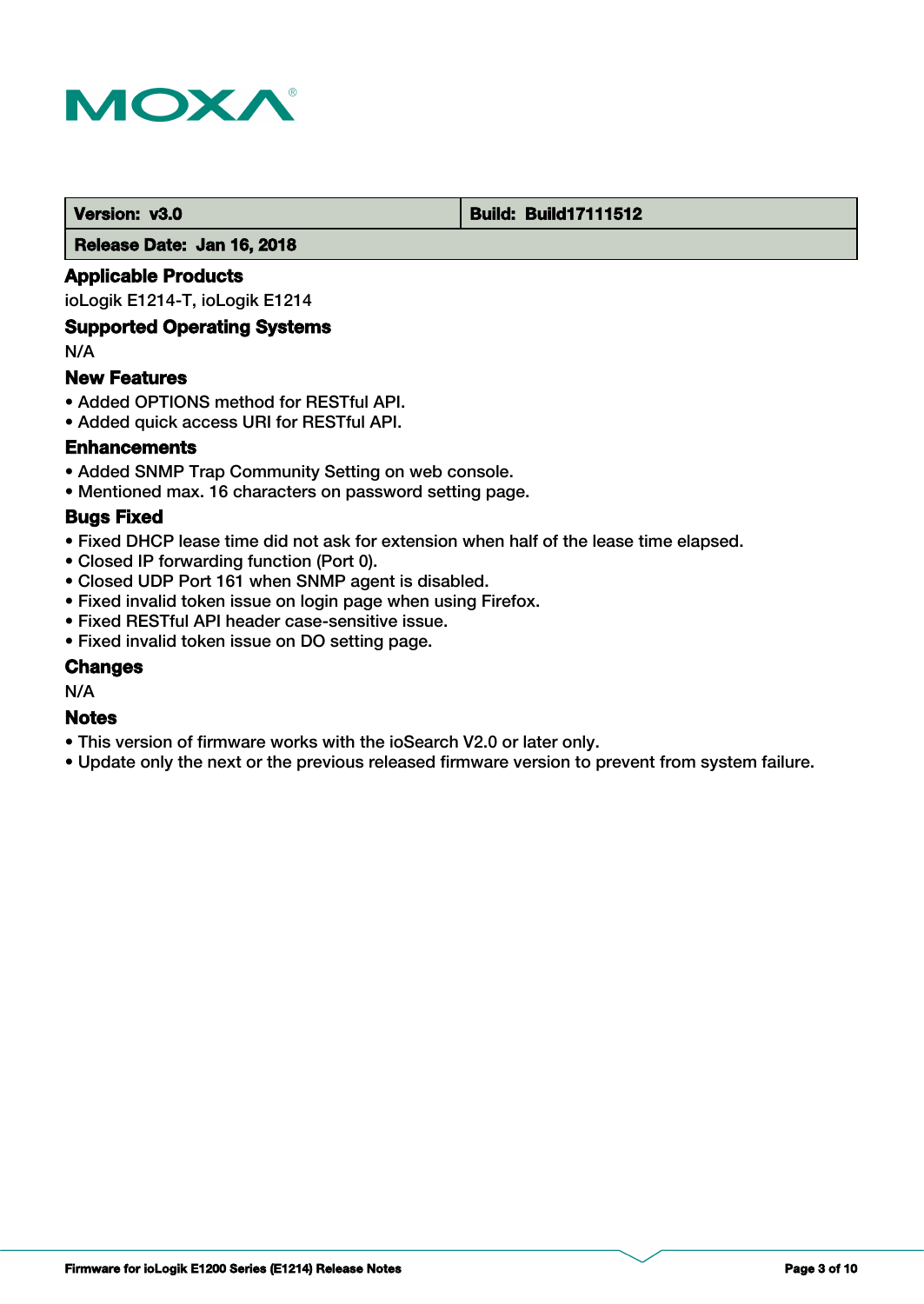

#### **Version: v2.5 Build: Build: Build16091211**

 **Release Date: N/A**

## **Applicable Products**

ioLogik E1214, ioLogik E1214-T

## **Supported Operating Systems**

N/A

## **New Features**

- Added EtherNet/IP protocol.
- Added RESTful API.
- Added new registers for Modbus/TCP protocol.
- Added new OIDs of SNMP protocol.
- Modbus, EtherNet/IP, RESTful Services can be disabled (default: enable).
- Added sending heartbeat to 9500 port of MX-AOPC UA Server after heartbeat function is enabled.
- Increased password length from 8 to 16.
- Added checking special character function for preventing from Cross-Site Scripting.
- Changed sending password from GET to POST method.

### **Enhancements**

N/A

### **Bugs Fixed**

- Fixed file transfer with Chrome browser issue (e.g. firmware update, configuration import or export).
- Fixed wrong display ON/OFF width value of pulse mode on channel setting page.

### **Changes**

N/A

#### **Notes**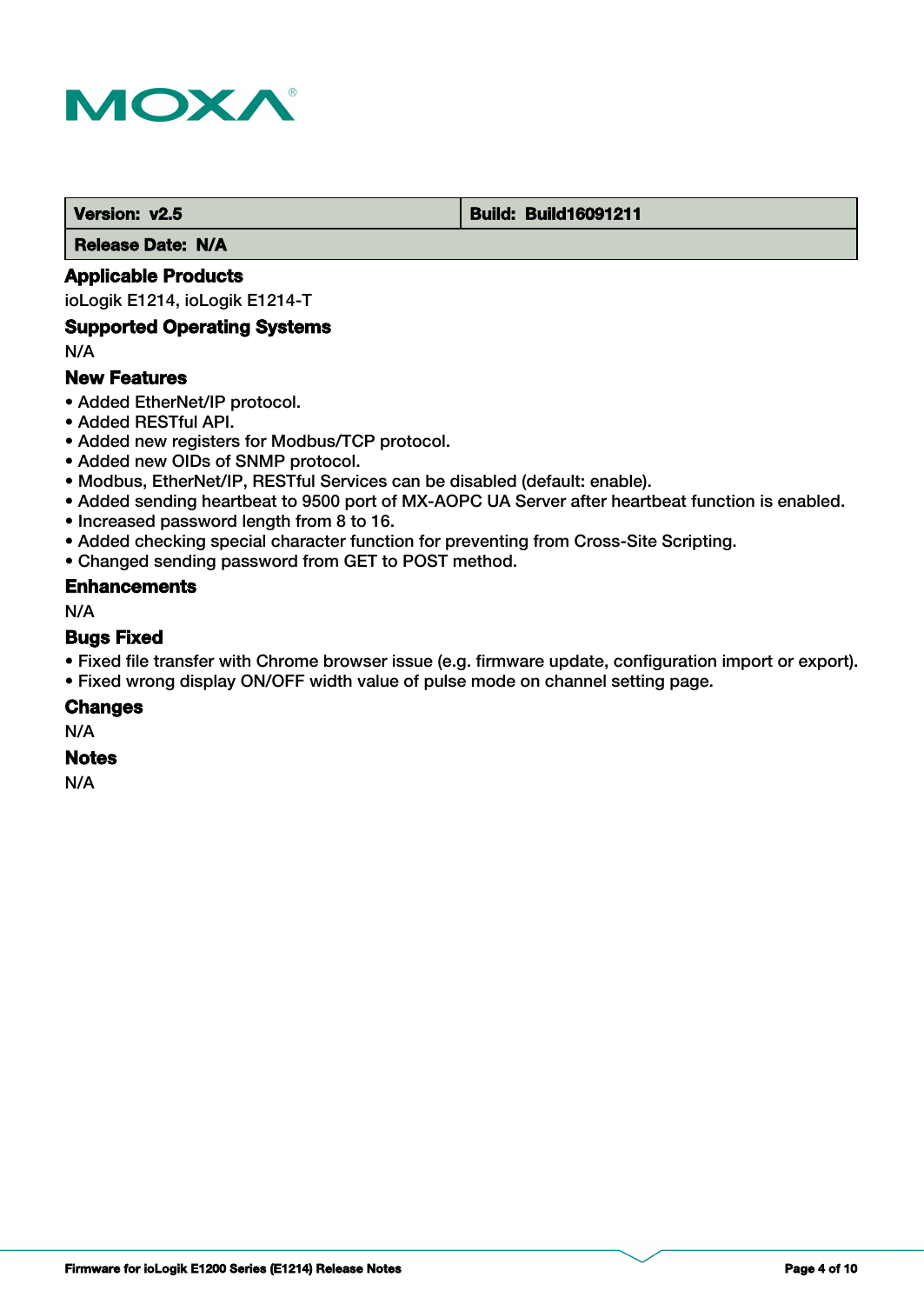

| Version: v2.4                                            | <b>Build: Build16053018</b> |
|----------------------------------------------------------|-----------------------------|
| <b>Release Date: N/A</b>                                 |                             |
| <b>Applicable Products</b>                               |                             |
| ioLogik E1214, ioLogik E1214-T                           |                             |
| <b>Supported Operating Systems</b>                       |                             |
| N/A                                                      |                             |
| <b>New Features</b>                                      |                             |
| . Improve protocol efficiency with ioLogik 2500 series . |                             |
| <b>Enhancements</b>                                      |                             |
| N/A                                                      |                             |
| <b>Bugs Fixed</b>                                        |                             |
| N/A                                                      |                             |
| <b>Changes</b>                                           |                             |
| N/A                                                      |                             |
| <b>Notes</b>                                             |                             |
| N/A                                                      |                             |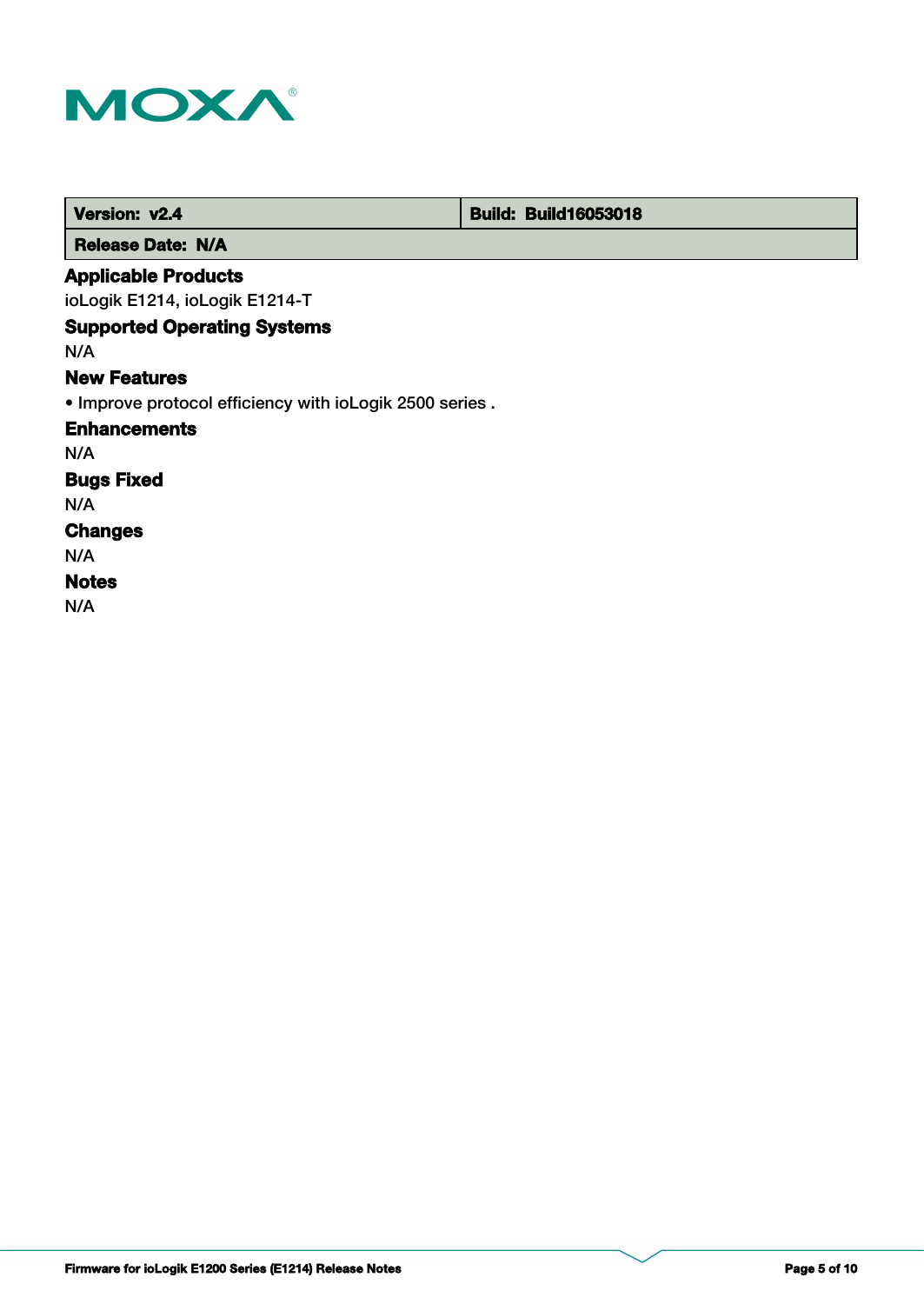

#### **Version: v2.3 Build: Build: Build15031013**

 **Release Date: N/A**

## **Applicable Products**

ioLogik E1214, ioLogik E1214-T

## **Supported Operating Systems**

N/A

## **New Features**

- Support ioLogik 2500 expansion mode.
- Support safe mode auto-clear function.
- Support counter initial value function.
- Support DO Power ON Delay function.

## **Enhancements**

N/A

#### **Bugs Fixed**

- Unable to disable the P2P Heart beat interval.
- When the Heart beat Interval Time = 0, the P2P server will reconnect continuously.
- When the P2P client heartbeat is set to a value larger than 256, the time interval will be incorrect.

• When one DI channel mapping to multiple DO channels in P2P mode, the update interval will be fixed.

### **Changes**

N/A

## **Notes**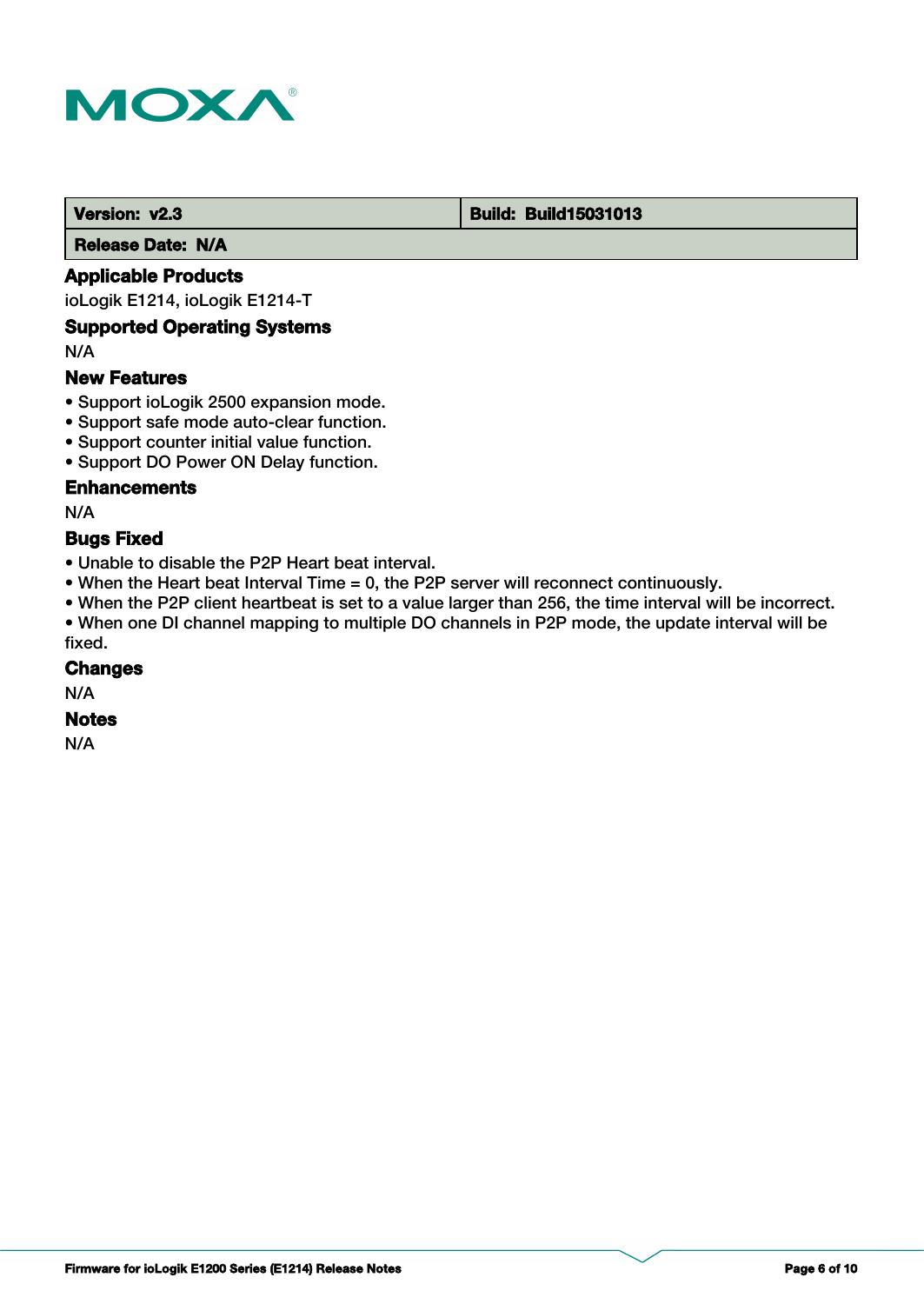

# **Version: v2.0 Build: Build13041515**

 **Release Date: N/A**

## **Applicable Products**

ioLogik E1214, ioLogik E1214-T

# **Supported Operating Systems**

N/A

### **New Features**

- Support SNMP protocol.
- Add P2P heartbeat function .

## **Enhancements**

N/A

# **Bugs Fixed**

• When power failing, counter storage fail.

### **Changes**

N/A

# **Notes**

- This version of firmware works with the ioSearch V1.5 or later only.
- Use web console when upgrading firmware from V1.0 to V1.10.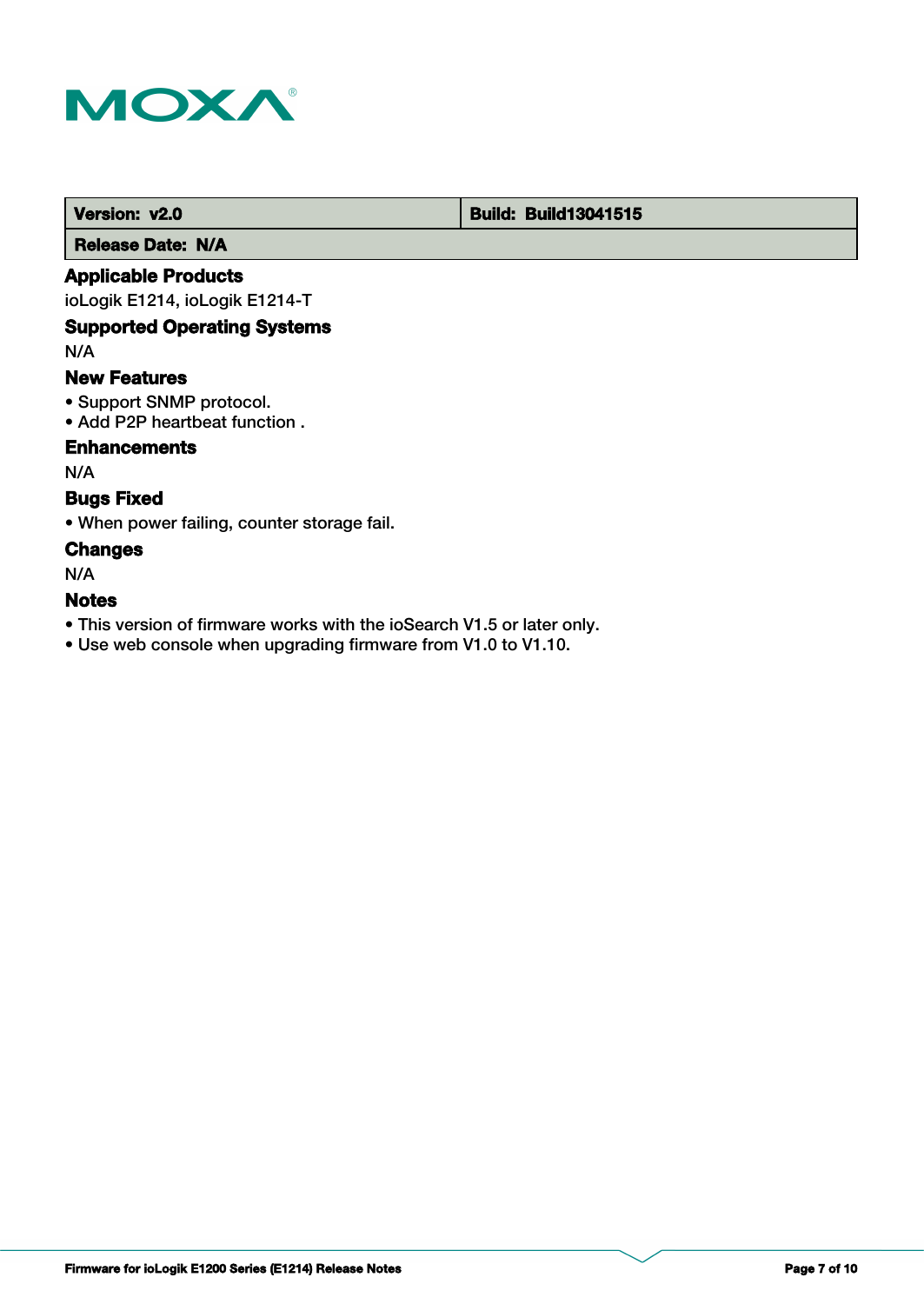

| Version: v1.10                        | <b>Build: Build12010416</b> |
|---------------------------------------|-----------------------------|
| <b>Release Date: N/A</b>              |                             |
| <b>Applicable Products</b>            |                             |
| ioLogik E1214, ioLogik E1214-T        |                             |
| <b>Supported Operating Systems</b>    |                             |
| N/A                                   |                             |
| <b>New Features</b>                   |                             |
| N/A                                   |                             |
| <b>Enhancements</b>                   |                             |
| . Wording change for DO pulse output. |                             |
| <b>Bugs Fixed</b>                     |                             |
| N/A                                   |                             |
| <b>Changes</b>                        |                             |
| N/A                                   |                             |
| <b>Notes</b>                          |                             |
| N/A                                   |                             |

**Firmware for ioLogik E1200 Series (E1214) Release Notes Page 8 of 10**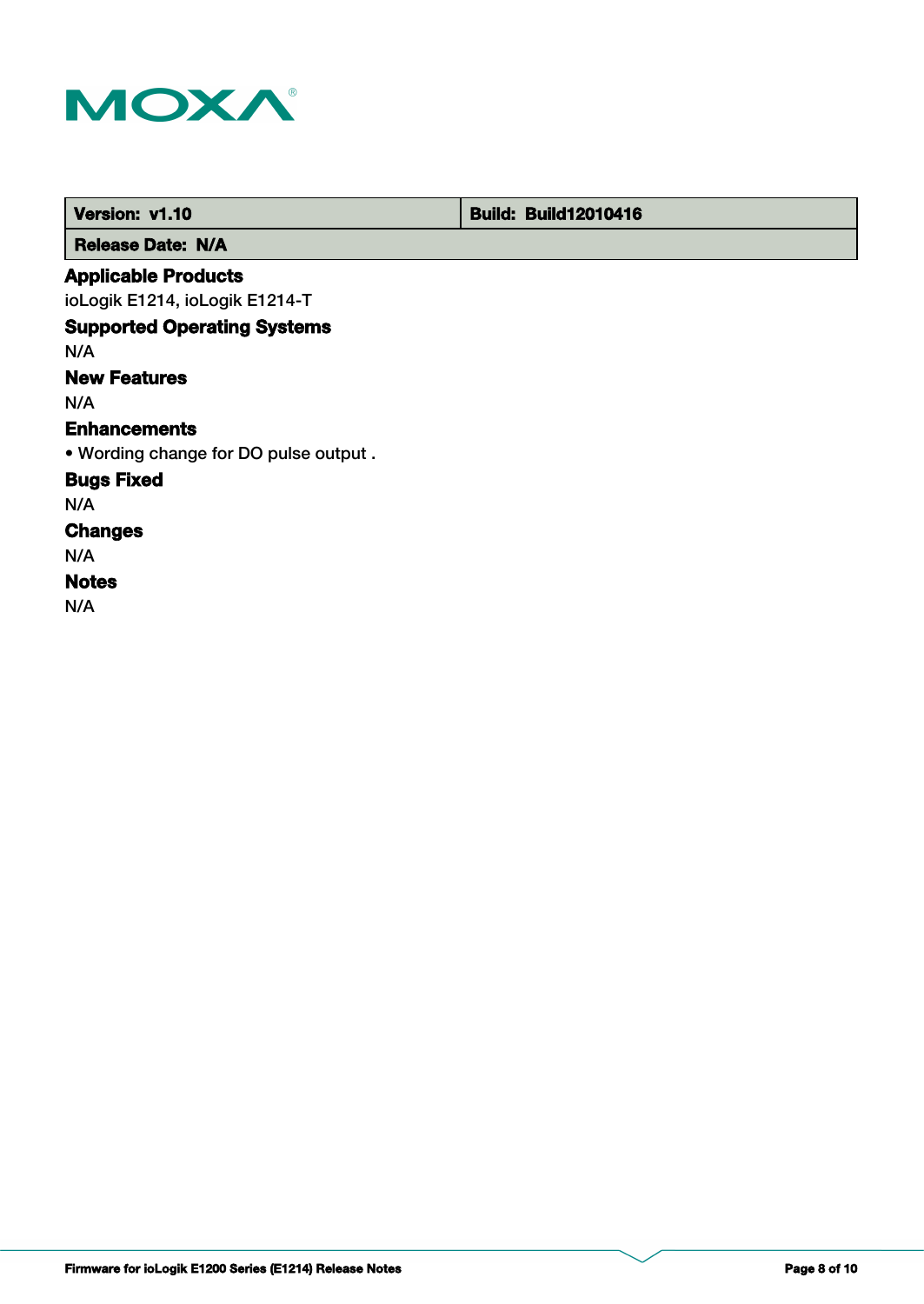

| Version: v1.9                                                     | <b>Build: Build11112413</b> |
|-------------------------------------------------------------------|-----------------------------|
| <b>Release Date: N/A</b>                                          |                             |
| <b>Applicable Products</b>                                        |                             |
| ioLogik E1214, ioLogik E1214-T                                    |                             |
| <b>Supported Operating Systems</b>                                |                             |
| N/A                                                               |                             |
| <b>New Features</b>                                               |                             |
| N/A                                                               |                             |
| <b>Enhancements</b>                                               |                             |
| • Ensured system to work properly after unstable power condition. |                             |
| <b>Bugs Fixed</b>                                                 |                             |
| N/A                                                               |                             |
| <b>Changes</b>                                                    |                             |
| N/A                                                               |                             |
| <b>Notes</b>                                                      |                             |
| N/A                                                               |                             |